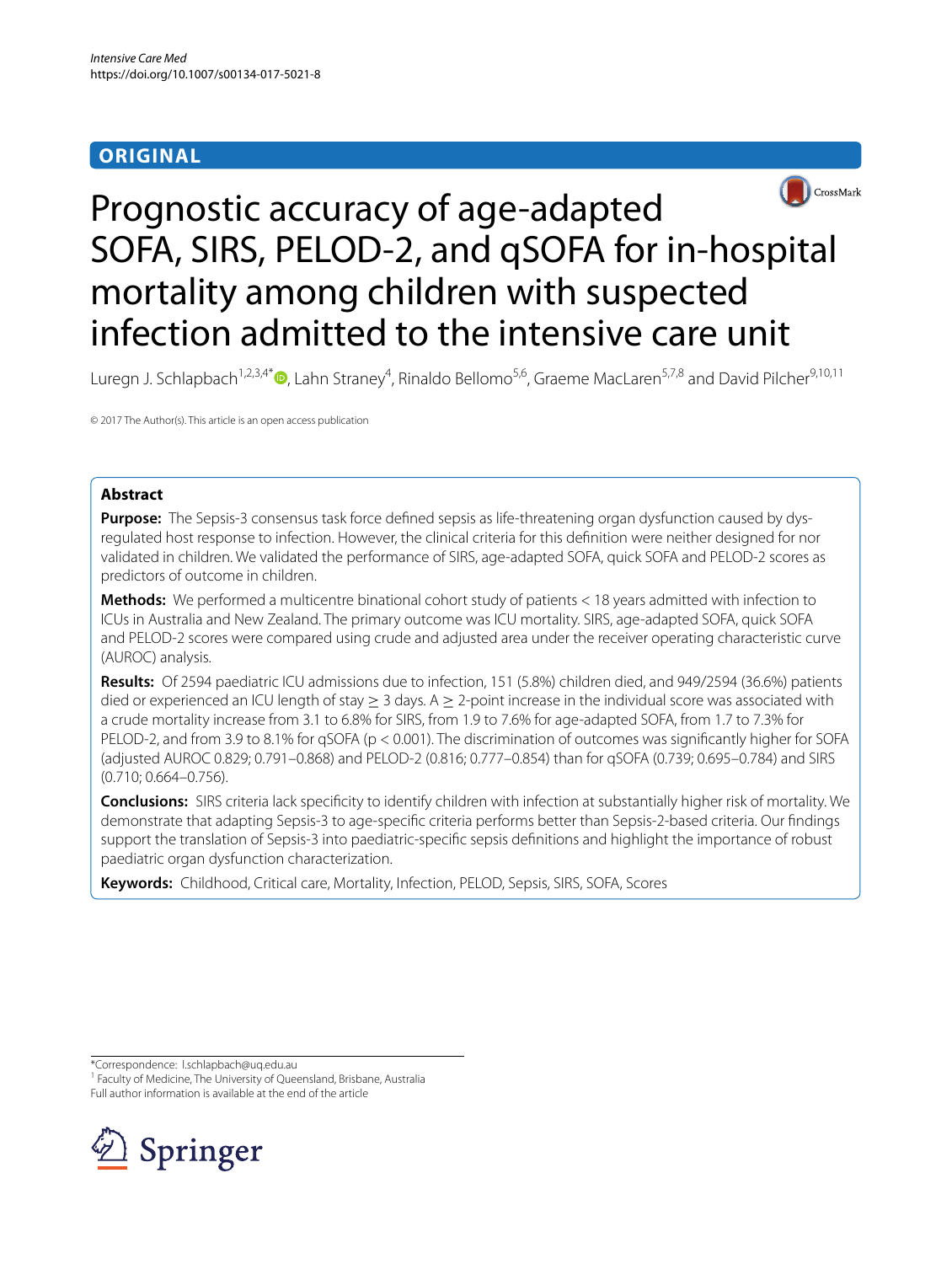# **Introduction**

While the prevalence and mortality of paediatric sepsis has become comparable to fgures reported in adult ICUs in high-income countries  $[1-3]$  $[1-3]$ , defining sepsis in the absence of a gold standard remains a challenge [[4\]](#page-8-2). Following the 2001 consensus statement of the Society of Critical Care Medicine, paediatric sepsis was defned as infection in the presence of at least two out of four criteria of the systemic infammatory response syndrome (SIRS)  $[5, 6]$  $[5, 6]$  $[5, 6]$  $[5, 6]$ . The 2005 Consensus definition for paediatric sepsis maintained the requirement for SIRS, providing further specification on organ failure definitions  $[6]$  $[6]$ . The validity of SIRS criteria to identify and risk-stratify patients with sepsis has been challenged in adults, where insufficient sensitivity and specificity were demonstrated [[7,](#page-8-5) [8](#page-8-6)]. While tachycardia and tachypnoea represent adaptive mechanisms commonly seen in febrile childhood infections, including diseases with near-zero mortality (e.g. bronchiolitis [\[9\]](#page-8-7)), the face, and construct validity and sensitivity of SIRS criteria have not been studied in large cohorts of critically ill children.

The recent Sepsis-3 consensus definition emphasized that sepsis is diferentiated from uncomplicated infection by the presence of life-threatening organ dysfunction as a result of a dysregulated host response to infection [\[10](#page-8-8)]. The Delphi process, systematic reviews, and development and validation cohorts leading to Sepsis-3 were based on adult populations and the task force recognized "the need to develop similar updated defnitions for pediatric populations" [[11\]](#page-8-9). However, current paediatric sepsis defnitions remain essentially based on Sepsis-2, representing a major obstacle towards research, benchmarking, coding, and quality monitoring  $[11, 12]$  $[11, 12]$  $[11, 12]$ . The operationalization of clinical criteria to identify individuals meeting outcomes consistent with sepsis in Sepsis-3 is based on the Sequential Organ Failure Assessment (SOFA) score, however neither SOFA nor quick SOFA (qSOFA) were developed for children.

We hypothesized that in children admitted to ICU with infection, the presence of organ dysfunction would better identify patients at substantially higher mortality in comparison to the presence of  $\geq$  2 SIRS criteria. We compared the performance of SIRS criteria with measures of organ failure to characterize outcomes of children with sepsis.

# **Take‑home message**

The SIRS criteria lack specifcity to identify children with infection at substantially higher risk of mortality. Adapting Sepsis-3 criteria using age-specifc SOFA scores performs better than Sepsis-2-based criteria. Our fndings support the need to translate Sepsis-3 criteria into paediatric-specifc sepsis defnitions and highlight the importance of robust organ dysfunction characterization in children with infections.

# **Methods**

# **Study population**

Multicentre binational cohort study of patients < 18 years admitted to ICUs in Australia and New Zealand. The study was approved by the Human Research and Ethics Committee. Patients were eligible if they had presence of suspected or proven infection  $[7, 8]$  $[7, 8]$  $[7, 8]$  $[7, 8]$  at admission to an adult or combined adult/paediatric ICU which contributed data to the ANZICS Adult Patient Database. The ANZICS Adult Patient Database captures prospective information on more than 90% of all adult and mixed adult/paediatric ICU admissions in Australia and New Zealand, but does not include the specialized paediatric ICUs which contribute to the separate ANZPIC registry (Supplementary Material). For patients that were transferred to a PICU, cases were followed through the Australian and New Zealand Paediatric Intensive Care Registry [[2,](#page-8-11) [13](#page-8-12)].

### **Outcomes and defnitions**

In-hospital mortality was defned as the primary outcome. The composite secondary outcome was defined as in-hospital mortality or ICU length of stay of 3 days or longer [\[8](#page-8-6), [14\]](#page-8-13).

Physiological parameters on cardiorespiratory, neurologic, hepatic, renal and haematological organ dysfunction were prospectively recorded, capturing the highest and lowest value recorded during the frst 24 h of ICU admission. SIRS criteria, pediatric logistic organ dysfunction score-2 (PELOD-2), SOFA, and qSOFA were calculated (Supplementary Table 1). Age-specifc cut-ofs to defne SIRS criteria, and defnitions for severe sepsis were applied as per the 2005 Pediatric Sepsis Consensus statement and the correction provided in a subsequent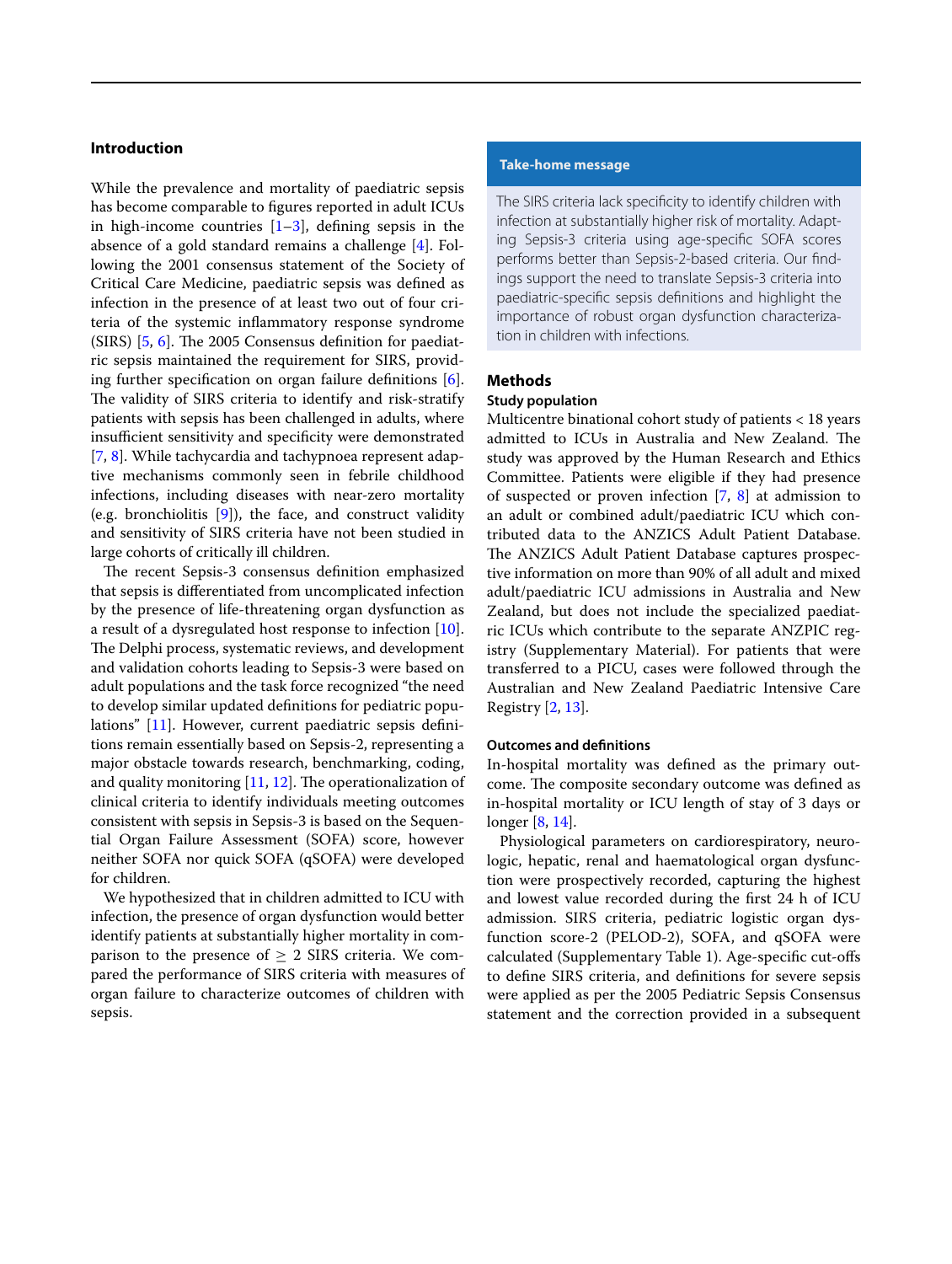author's reply [\[6](#page-8-4), [15](#page-8-14)]; paediatric SIRS was defned as presence of > 2 SIRS criteria, one of which must be abnormal temperature or WCC. All PELOD-2 items, except for pupillary dilatation and serum lactate levels, were available in the database to allow calculation of a PELOD-2 ranging from zero (best) to 22 (worst) [\[16](#page-8-15)]. Given the absence of age-specifc SOFA defnitions, we developed an age-adapted SOFA by defning increasing severity of cardiovascular and renal dysfunction using the PELOD-2 cut-ofs for mean arterial blood pressure and serum creatinine increase. qSOFA was defned as a score composed of three binary variables (tachypnoea, altered mentation, hypotension) [\[10](#page-8-8)]. Age-specifc qSOFA scores were defned by applying age-specifc cut-ofs for respiratory rate and systolic blood pressure, respectively, as per the corrected 2005 Pediatric Sepsis defnitions [\[6](#page-8-4), [15\]](#page-8-14).

#### **Statistics**

Data are presented as percentages and numbers or means with standard deviation. We measured the discrimination of each score using the area under the receiver operating characteristic curve (AUROC). The sensitivity, specificity, negative predictive value (NPV) and positive predictive value (PPV) was calculated for each score. A baseline risk model was developed to refect the underlying risk of a patient developing the primary and secondary outcomes using available information at the time of ICU admission not contained in any of the scores. Univariate mixed efects logistic regression models, with a random efect for each site, were used to assess associations between patient factors and the primary outcome. Variables with associations  $p < 0.2$  where considered for inclusion in a multivariable model. The same model was applied to the secondary outcome.

Sensitivity analyses were performed by using age- and sex-specifc systolic blood pressure cut-ofs based on the 5th percentile previously validated in children with sepsis [\[13](#page-8-12), [17](#page-8-16)], and by using systolic blood pressure cut-ofs used to defne arterial hypotension in the corrected 2005 consensus defnition [[6,](#page-8-4) [15](#page-8-14)]. Analyses were conducted

| SIRS criterion met, N (%)                                                                                | <b>All patients</b> |      |                                    |                    | <b>Primary outcome (mortality)</b> | <b>Secondary outcome</b><br>(mortality or ICU<br>$LOS \geq 3 days$ |                  |
|----------------------------------------------------------------------------------------------------------|---------------------|------|------------------------------------|--------------------|------------------------------------|--------------------------------------------------------------------|------------------|
|                                                                                                          | $\mathsf{N}$        | $\%$ | N                                  |                    | $\%$                               | N                                                                  | %                |
| Abnormal heart rate                                                                                      | 1295                | 57.0 |                                    | 108                | 8.3                                | 593                                                                | 45.8             |
| Increased respiratory rate                                                                               | 1896                | 83.5 |                                    | 106                | 5.6                                | 700                                                                | 36.9             |
| Abnormal temperature                                                                                     | 1091                | 48.0 |                                    | 89                 | 8.2                                | 509                                                                | 46.7             |
| High temperature                                                                                         | 669                 | 29.5 |                                    | 47                 | 31.1                               | 337                                                                | 35.5             |
| Low temperature                                                                                          | 487                 | 21.4 |                                    | 49                 | 32.5                               | 211                                                                | 22.2             |
| Abnormal white-cell count                                                                                | 1342                | 59.1 |                                    | 103                | 7.7                                | 574                                                                | 42.8             |
| High WCC                                                                                                 | 1106                | 48.7 |                                    | 57                 | 37.8                               | 446                                                                | 47               |
| Low WCC                                                                                                  | 248                 | 10.9 |                                    | 46                 | 30.5                               | 135                                                                | 14.2             |
| 2 or More SIRS criteria                                                                                  |                     |      |                                    |                    |                                    |                                                                    |                  |
| Not present                                                                                              | 413                 | 18.2 |                                    | 13                 | 3.2                                | 120                                                                | 29.1             |
| Present                                                                                                  | 1858                | 81.8 |                                    | 126                | 6.8                                | 758                                                                | 40.8             |
| Paediatric SIRS (2 or more SIRS criteria, one of which must be abnormal temperature or white cell count) |                     |      |                                    |                    |                                    |                                                                    |                  |
| Not present                                                                                              | 596                 | 26.2 |                                    | 21                 | 3.5                                | 176                                                                | 29.5             |
| Present                                                                                                  | 1675                | 73.8 |                                    | 118                | 7.0                                | 702                                                                | 41.9             |
| <b>Number of SIRS criteria present</b>                                                                   | <b>All patients</b> |      | <b>Primary outcome (mortality)</b> |                    |                                    | <b>Secondary outcome (mortal-</b><br>ity or ICU LOS $\geq$ 3 days) |                  |
|                                                                                                          | N                   | $\%$ | N                                  |                    | % (95% CI)                         | N                                                                  | % (95% CI)       |
| 0                                                                                                        | 57                  | 2.5  | 2                                  | $3.5(0.04 - 12.1)$ |                                    | 19                                                                 | 33.3 (21.4-47.1) |
| $\mathbf{1}$                                                                                             | 356                 | 15.6 | 11                                 | $3.1(1.6-5.5)$     |                                    | 101                                                                | 28.4 (23.7-33.4) |
| $\overline{2}$                                                                                           | 704                 | 31.0 | 30                                 | $4.3(2.9 - 6.0)$   |                                    | 230                                                                | 32.7 (29.2-36.3) |
| 3                                                                                                        | 756                 | 33.3 | 49                                 | $6.5(4.8-8.5)$     |                                    | 297                                                                | 39.3 (35.8-42.9) |
| $\overline{4}$                                                                                           | 398                 | 17.5 | 47                                 |                    | $11.8(8.8 - 15.4)$                 | 231                                                                | 58.0 (53.0-62.9) |

<span id="page-2-0"></span>**Table 1 Distribution of signs meeting SIRS criteria in children admitted to ICU with infection, according to primary out‑ come (mortality) and secondary outcome (mortality or ICU stay ≥ 3 days)**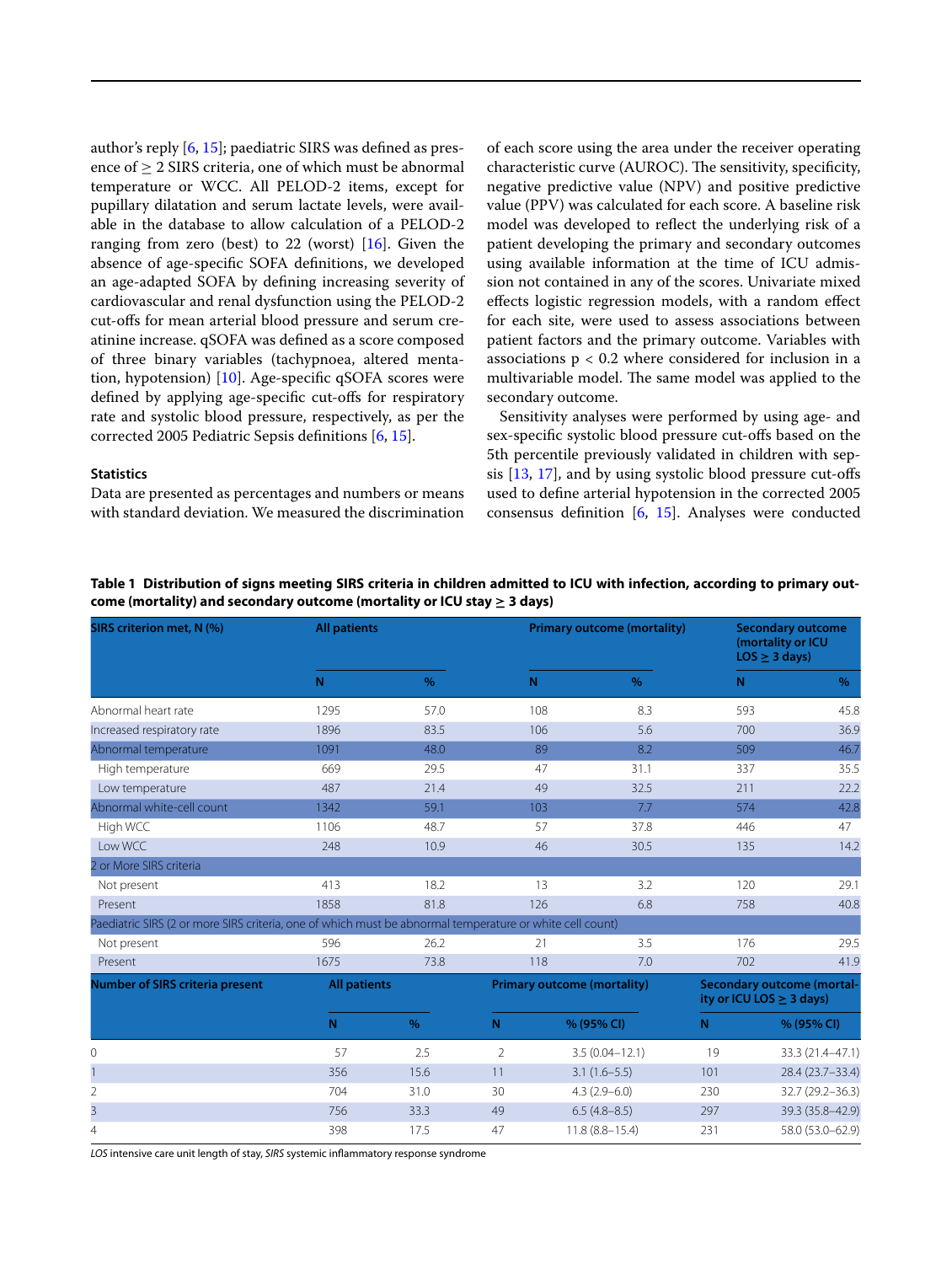

<span id="page-3-0"></span>using Stata (version 14.0, Stata Corp, College Station, TX, USA). p values < 0.05 were considered signifcant.

# **Results**

# **Study population**

Between 2000 and 2016, 2,715 patients aged < 18 years were admitted to an adult or mixed ICU because of infection and recorded in the ANZICS Adult Patient Database. 121 episodes were excluded: one (0.04%) duplicated record, 49 (1.8%) patients  $> 16$  years were transferred alive to another adult ICU with unknown outcome and 71 (2.6%) had missing outcome data. A fnal cohort of 2594 paediatric ICU admission encounters due to infection with known outcomes were identifed, with a median age of 13 years (IQR 1–16). 151 (5.8%) children died in hospital and 949 (36.6%) died in hospital or experienced an ICU length of stay of 3 days or more (Supplementary Table 2). 1510 (58.3%) were classifed as severe sepsis. The mortality in this group was 7.4% and the secondary outcome was met in 43.9% of patients with severe sepsis.

### **SIRS criteria**

Of all 2594 episodes, SIRS data was incomplete in 323 (12.4%). 57/2271(2.2%) children did not present with any SIRS criteria during the frst 24 h of ICU admission, 356 (15.6%) met one SIRS criterion, 1858/2271 (81.8%) fulflled at least two SIRS criteria, and 1675 (73.8%) met paediatric SIRS (Table [1](#page-2-0), Fig. [1\)](#page-3-0). Mortality increased from 3.1% in presence of < 2 SIRS criteria to 6.8% if  $\geq$  2 SIRS criteria were present (between-group diference, 3.6%, 95% CI 1.6–5.7,  $p = 0.005$ , Fig. [2,](#page-4-0) Supplementary Figs. 1 and 2). Using patients with  $<$  2 SIRS criteria as a reference, the relative increase in the primary and secondary outcomes was not signifcant for 2 SIRS criteria, but was signifcant for 3 SIRS criteria (primary outcome OR 1.94, 95% CI 1.02–3.70); secondary outcome OR 1.46, 95% CI 1.12–1.92), and for 4 SIRS criteria (primary outcome OR 3.31, 95% CI 1.72–6.37; secondary outcome OR 2.97, 95% CI 2.19–4.03).

Using models adjusted for baseline risk, the relative odds of death increased in the presence of paediatric SIRS (OR 1.83, 95% CI 1.13–2.99,  $p = 0.015$ ), or the presence of any  $\geq 2$  SIRS criteria (OR 2.00, 95% CI 1.10–3.64,  $p = 0.023$ ). The relative odds of the secondary outcome increased in the presence of paediatric SIRS (OR 1.54, 95% CI 1.25–1.90,  $p < 0.001$ ), and in the presence of  $> 2$ SIRS criteria (OR 1.50, 95% CI 1.21-1.85, p < 0.001). Overall, each additional SIRS criterion was associated with a 50% increase in the relative odds for the primary outcome (OR 1.50, 95% CI 1.25-1.81,  $p < 0.001$ ) and a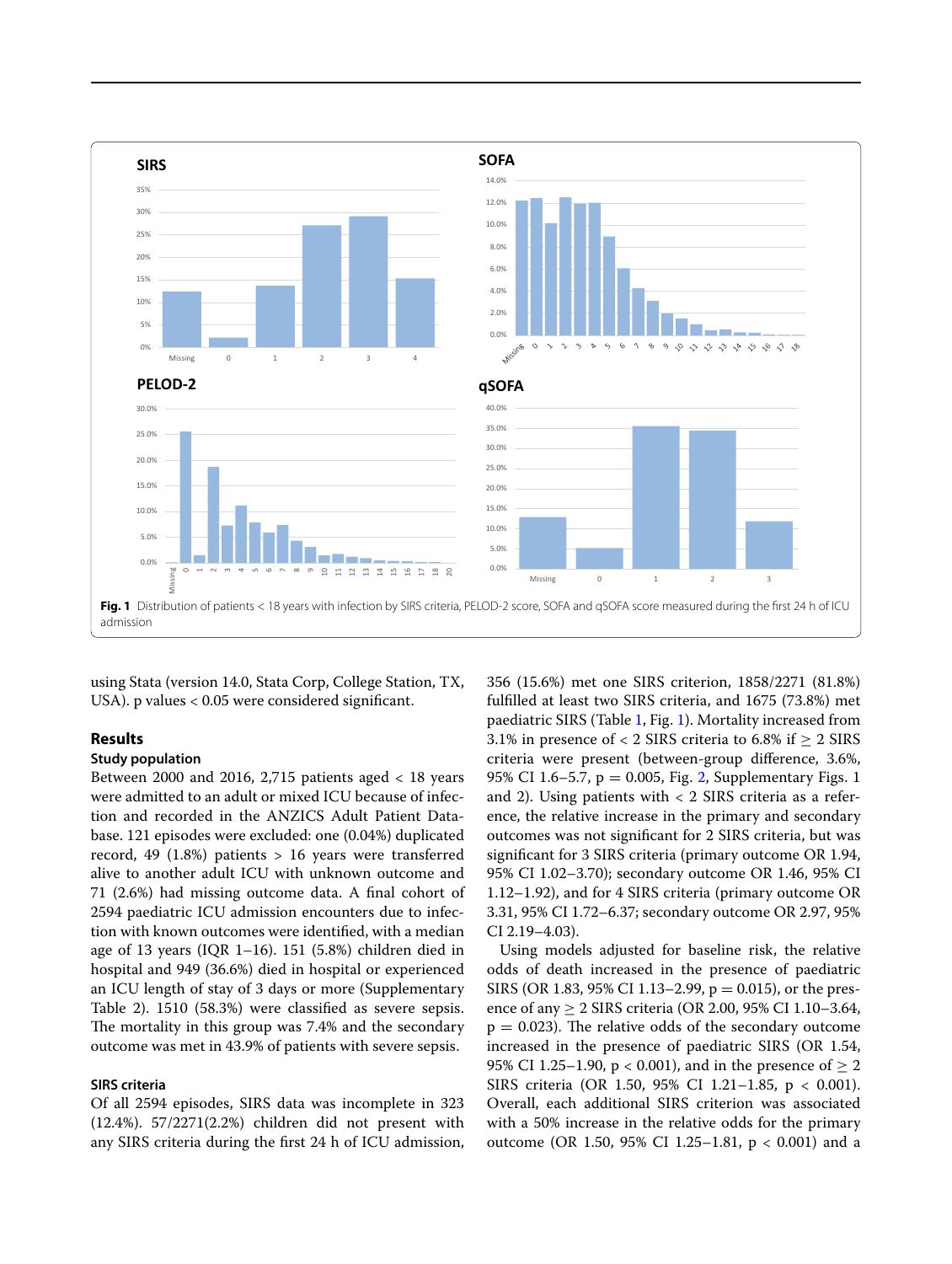

<span id="page-4-0"></span>38% increase for the secondary outcome (OR 1.38, 95% CI 1.27 $-1.52$ , p < 0.001).

#### **SOFA, PELOD‑2 and qSOFA**

1690 (74.2%) of infected patients had an age-adapted SOFA score of  $\geq 2$  (Fig. [1\)](#page-3-0). The mortality increased from 1.9 to 7.6% if the SOFA score was  $\geq 2$  (between-group difference, 5.7%, 95% CI 4.0-7.4,  $p < 0.001$ , Fig. [2](#page-4-0)). The risk of the secondary outcome increased from 17.6 to 46.1% in those with a SOFA score of  $\geq 2$  (between-group difference, 28.5%, 95% CI 24.7–32.4, p < 0.001, Supplementary Fig. 2).

When assessing organ dysfunction using PELOD-2, a score of  $\geq 8$  performed best in identifying patients at higher mortality: There were  $374$  (14.4%) children with a PELOD-2 score  $\geq 8$ , with a mortality of 22.2% (versus 3.0% in those with scores  $< 8$ ,  $p < 0.001$ ) and a secondary outcome incidence of 79.4% (versus  $20.6$ %, p < 0.001). Among children with a PELOD-2 score of  $\geq 2$ , mortality was  $7.3\%$  (versus 1.7% in those with scores  $< 2$ , p  $< 0.001$ ) and the secondary outcome occured in 43.8% (versus  $17.2\%$ , p < 0.001).

For those who had a qSOFA (altered mentation, arterial hypotension, and tachypnea) score of  $\geq 2$ , mortality was 8.1% (97/1200) in comparison to 3.9% (41/1059) with a qSOFA < 2 (between-group diference, 4.2%; 95% CI 2.3–6.1,  $p < 0.001$ ).

## **Comparison of SIRS, severe sepsis, SOFA, PELOD‑2 and qSOFA**

There were significant differences in discrimination of both primary and secondary outcomes in crude and adjusted analyses ( $p < 0.001$ ). For the primary outcome, discrimination was highest for SOFA  $(AUROC = 0.829)$  which was significantly higher than SIRS (AUROC =  $0.727$ ,  $p < 0.001$ ), severe sepsis (AUROC =  $0.711$ ,  $p < 0.001$ ), and qSOFA (AUROC =  $0.739$ ,  $p < 0.001$ ), though not significantly higher than PELOD-2 (AUROC =  $0.816$ , p =  $0.970$ ). For the secondary outcome, discrimination was highest for PELOD-2 (AUROC  $= 0.771$ ), which was significantly higher than SIRS (AUROC  $=$  0.676,  $p < 0.001$ ), severe sepsis (AUROC = 0.677,  $p < 0.001$ ), qSOFA (AUROC =  $0.682$ ,  $p < 0.001$ ), and SOFA  $(AUROC = 0.751, p < 0.001)$  (Table [2,](#page-5-0) Fig. [3](#page-6-0), Supplementary Table 3). The best binary performance for PELOD-2 was using a cutpoint score of  $\geq 8$ , resulting in an adjusted AUROC for in-hospital mortality of 0.812 (95% CI 0.774–0.851), and a sensitivity of 88.1% and a specifcity of 55.7%.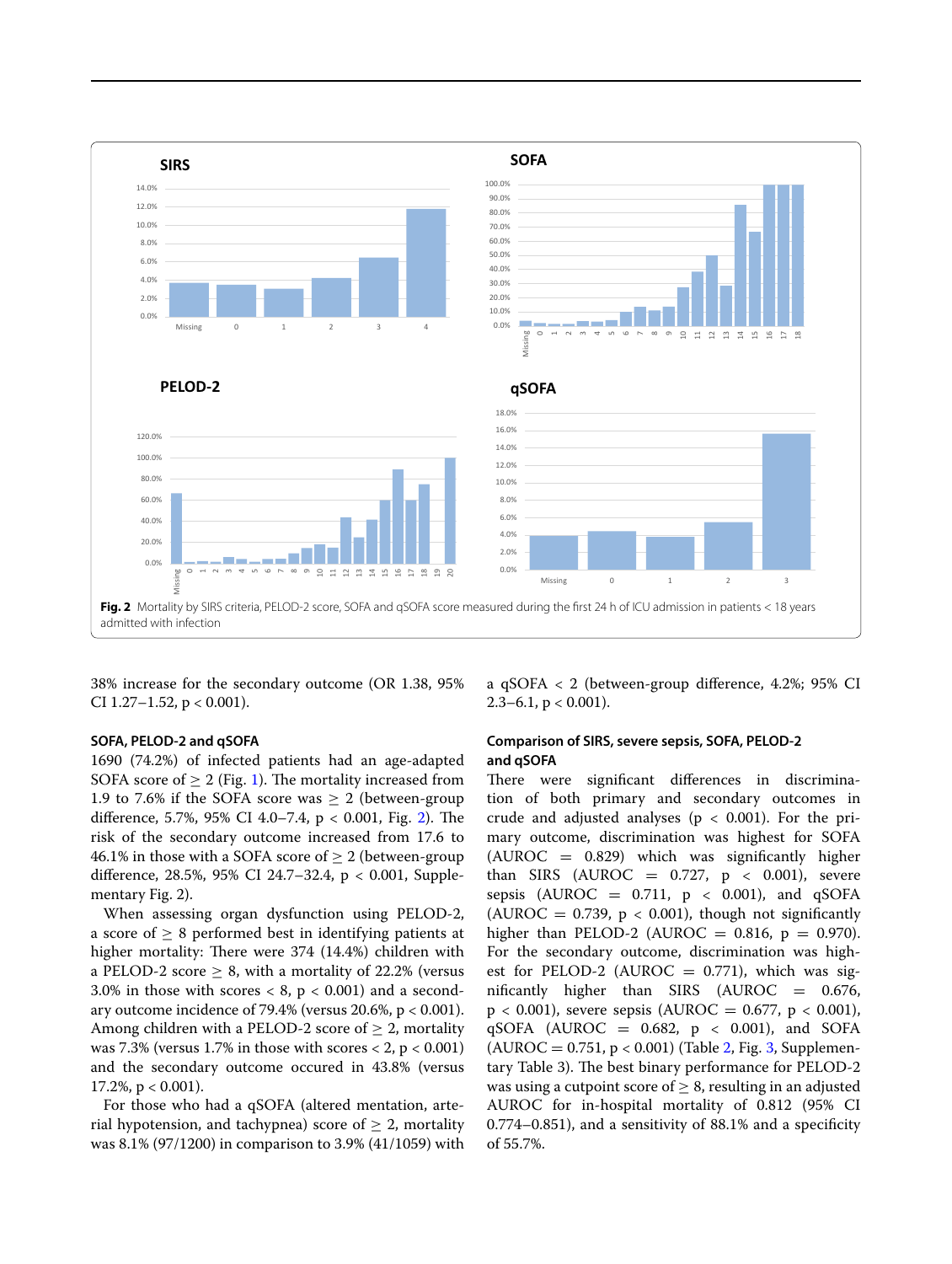| <b>Predictor</b> | <b>Definition</b>                   |                                     | <b>Primary outcome: Hospital mortality</b><br>Area under the curve |                        |                        |                               | Secondary outcome: mortality and/or ICU<br>$LOS \geq 3$ days<br>Area under the curve |                               |  |
|------------------|-------------------------------------|-------------------------------------|--------------------------------------------------------------------|------------------------|------------------------|-------------------------------|--------------------------------------------------------------------------------------|-------------------------------|--|
|                  |                                     |                                     |                                                                    |                        |                        |                               |                                                                                      |                               |  |
|                  |                                     | Crude                               |                                                                    | Adjusted               |                        | Crude                         |                                                                                      | <b>Adjusted</b>               |  |
| <b>SIRS</b>      | SIRS N criteria                     |                                     | $0.630(0.583 - 0.676)$                                             |                        | $0.727(0.682 - 0.772)$ |                               | $0.603(0.580 - 0.626)$                                                               | $0.676(0.654 - 0.699)$        |  |
|                  | $SIRS \geq 2$ criteria (paediatric) |                                     | $0.559(0.528 - 0.591)$                                             |                        | $0.710(0.664 - 0.756)$ | $0.551(0.533 - 0.568)$        |                                                                                      | $0.664(0.641 - 0.687)$        |  |
|                  | $SIRS \geq 2$ criteria (any)        |                                     | $0.563(0.532 - 0.594)$                                             |                        | $0.708(0.664 - 0.751)$ |                               | $0.565(0.548 - 0.582)$                                                               | $0.673(0.652 - 0.694)$        |  |
| Severe sepsis    | 2005 consensus                      |                                     | $0.586(0.550 - 0.622)$                                             |                        | $0.711(0.667 - 0.755)$ |                               | $0.592(0.574 - 0.611)$                                                               | $0.677(0.656 - 0.698)$        |  |
| <b>SOFA</b>      | SOFA score                          |                                     | $0.782(0.738 - 0.827)$                                             |                        | $0.829(0.791 - 0.868)$ |                               | $0.731(0.710 - 0.752)$                                                               | $0.751(0.730 - 0.772)$        |  |
|                  | $SOFA > 2$ criteria                 |                                     | $0.595(0.571 - 0.620)$                                             |                        | $0.743(0.701 - 0.785)$ |                               | $0.615(0.599 - 0.631)$                                                               | $0.702(0.689 - 0.723)$        |  |
| PELOD            | PELOD score                         |                                     | $0.774(0.731 - 0.818)$                                             |                        | $0.816(0.777 - 0.854)$ |                               | $0.750(0.730 - 0.770)$                                                               | $0.771(0.752 - 0.790)$        |  |
|                  | $PELOD \geq 2$ criteria             |                                     | $0.601(0.578 - 0.625)$                                             |                        | $0.726(0.685 - 0.767)$ | $0.613(0.597 - 0.629)$        |                                                                                      | $0.694(0.673 - 0.715)$        |  |
|                  | $PELOD > 8$ criteria                |                                     | $0.719(0.679 - 0.759)$                                             |                        | $0.812(0.774 - 0.851)$ | $0.633(0.618 - 0.649)$        |                                                                                      | $0.744(0.724 - 0.764)$        |  |
| qSOFA            | qSOFA score                         |                                     | $0.638(0.588 - 0.687)$                                             | $0.739(0.695 - 0.784)$ |                        | $0.597(0.575 - 0.620)$        |                                                                                      | $0.682(0.659 - 0.704)$        |  |
|                  | $qSOFA \geq 2$ criteria             |                                     | $0.591(0.552 - 0.631)$                                             |                        | $0.722(0.677 - 0.767)$ | $0.581(0.560 - 0.601)$        |                                                                                      | $0.679(0.656 - 0.701)$        |  |
| <b>Predictor</b> | <b>Definition</b>                   | Primary outcome: hospital mortality |                                                                    |                        |                        |                               |                                                                                      |                               |  |
|                  |                                     | Sensitivity (%)                     | Specificity (%)                                                    |                        |                        | Negative predictive value (%) |                                                                                      | Positive predictive value (%) |  |
| <b>SIRS</b>      | $SIRS$ > 2 criteria (pediatric)     | 84.9                                | 27.0                                                               | 96.5                   |                        |                               | 7.0                                                                                  |                               |  |
| <b>SIRS</b>      | $SIRS$ > 2 criteria (any)           | 83.4                                | 29.1                                                               | 96.6                   |                        |                               | 6.8                                                                                  |                               |  |
| Severe sepsis    | 2005 consensus                      | 74.5                                | 42.7                                                               | 96.5                   |                        |                               | 7.4                                                                                  |                               |  |
| <b>SOFA</b>      | $SOFA \geq 2$ criteria              | 92.1                                | 26.9                                                               | 98.1                   |                        |                               | 7.6                                                                                  |                               |  |
| qSOFA            | $qSOFA \geq 2$ criteria             | 70.3                                | 48.0                                                               | 96.1                   |                        |                               | 8.1                                                                                  |                               |  |
| <b>PELOD</b>     | $PELOD > 2$ criteria                | 91.9                                | 28.3                                                               | 98.3                   |                        |                               | 7.3                                                                                  |                               |  |
| PELOD            | $PELOD > 8$ criteria                | 88.1                                | 55.7                                                               | 97.0                   |                        |                               | 22.2                                                                                 |                               |  |

<span id="page-5-0"></span>**Table 2 Crude and adjusted AUROCs for discrimination characteristics of SIRS, SOFA, PELOD-2 and qSOFA on ICU admis‑ sion in patients < 18 years with suspected or confrmed infection**

Sensitivity analyses were performed using diferent adjusted models, and based on diferent thresholds to defne qSOFA, which resulted similar (Online Supplementary Table 3).

# **Discussion**

In this multicentre cohort of 2594 children aged < 18 years admitted to ICU with infection, we externally validated and assessed the discriminatory capacities of SIRS, severe sepsis, SOFA, PELOD-2, and qSOFA. We observed superior prognostic accuracy of SOFA and PELOD-2, both for in-hospital mortality and for the composite outcome of in-hospital mortality or ICU length of stay of  $\geq 3$  days, in comparison with SIRS, severe sepsis, or qSOFA. SIRS lacked specifcity to identify children with infection at substantially higher mortality risk.

Key features underlying the Sepsis-3 consensus defnition relate to the diferentiation of sepsis from nonlife-threatening infection, operationalization of the defnition, and establishment through a data-driven process using large cohorts [[18\]](#page-8-17). In contrast, paediatric Sepsis-2 defnitions focus on systemic infammation,

applying non-validated criteria commonly seen outside sepsis, and have specifc requirements for individual organ dysfunctions, attributing more weight to cardiovascular or respiratory organ dysfunction  $[19, 20]$  $[19, 20]$  $[19, 20]$  $[19, 20]$ . The paradigm of SIRS as a feature of paediatric sepsis has been maintained for two decades, but neither SIRS nor the particular organ dysfunction criteria—which overlap with multiorgan dysfunction—to defne severe sepsis in children have been externally validated in large ICU cohorts. Previous studies reported that SIRS criteria are met in > 90% of febrile children presenting to ED, of which  $<$  5% require ICU admission [[21](#page-8-20)]. We demonstrate that  $\geq 2$  SIRS criteria are present in 81.8% of paediatric patients admitted to ICU with infection, resulting in poor specifcity and poor positive predictive value to capture patients at risk for adverse outcomes. While each additional SIRS criterion was associated with an increase in the relative odds of the primary, and secondary outcomes, signifcance was only reached when 3 or 4 SIRS criteria were present. Furthermore, the sensitivity of  $\geq$  2 SIRS criteria to discriminate in-hospital mortality was inferior to an incremental increase by  $\geq 2$  points in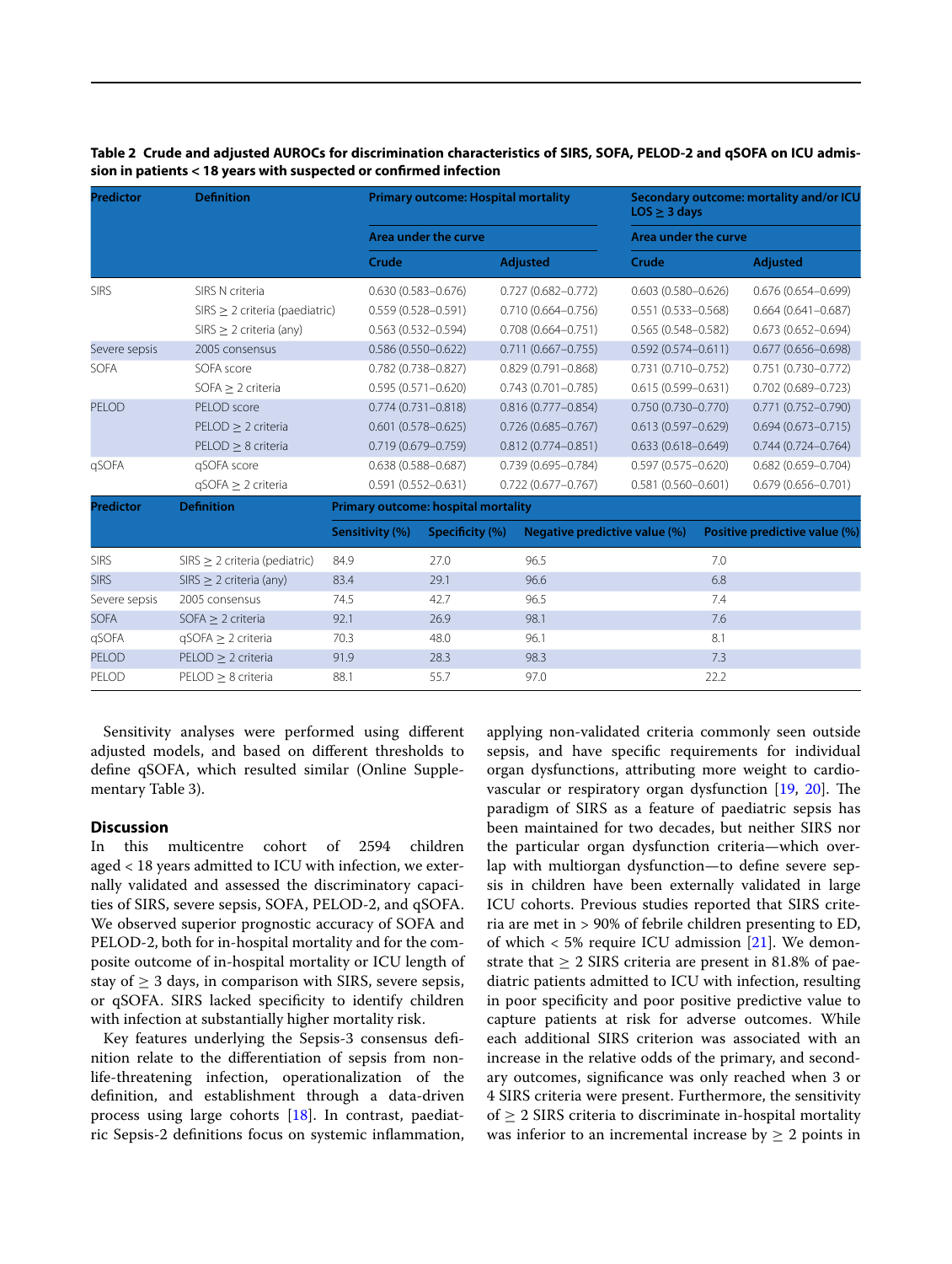

<span id="page-6-0"></span>SOFA or PELOD-2, challenging the common notion that SIRS has excellent sensitivity for sepsis. Our fndings are supported by a study in critically ill adults, demonstrating shortcomings in sensitivity, specificity, and validity of  $\geq 2$ SIRS criteria to define sepsis  $[7]$  $[7]$ . The limited utility if SIRS is further illustrated by substantial diferences when applying Sepsis-3 versus Sepsis-2 criteria to infected children [\[11\]](#page-8-9). In a recent study on children with bloodstream infection, 30-day mortality was 1% in the presence of bacteraemia and SIRS without organ dysfunction, but increased to 17% when organ dysfunction was present [[22\]](#page-8-21). Hence, our findings support abandoning SIRS since operationalising infammation performs inferior to operationalising organ dysfunction when predicting death or prolonged ICU stay as outcomes.

Both age-adapted SOFA and PELOD-2 were superior to SIRS in identifying patients with infection at greater risk of mortality. Given the limited evidence on optimal

blood pressure thresholds [[23,](#page-8-22) [24](#page-8-23)], and to avoid overftting of models, we applied the validated PELOD-2 agespecifc cut-ofs for cardiovascular and renal dysfunction, which may partially account for the similar performance observed between SOFA and PELOD-2 [[25](#page-9-0)]. When simplifying the discrete scores (SIRS, SOFA, PELOD-2, qSOFA) to binary categorizations, PELOD  $\geq 8$  performed best. Notably, Sepsis-3 defned an increase in SOFA by  $\geq 2$  points based on the a priori requirement to identify presence of  $\geq 1$  (new) organ dysfunction to characterize sepsis, and not by post hoc derivation of optimal cut-offs. While a  $PELOD-2 > 2$  will capture patients with  $\geq 1$  organ dysfunction, PELOD  $\geq 8$  performed best in our study but such scores will predominantly refect multiorgan dysfunction. Our fndings support the operationalization of clinical criteria to paediatric patients with sepsis [[10\]](#page-8-8) and are highly comparable to a large external validation cohort in critically ill adults captured by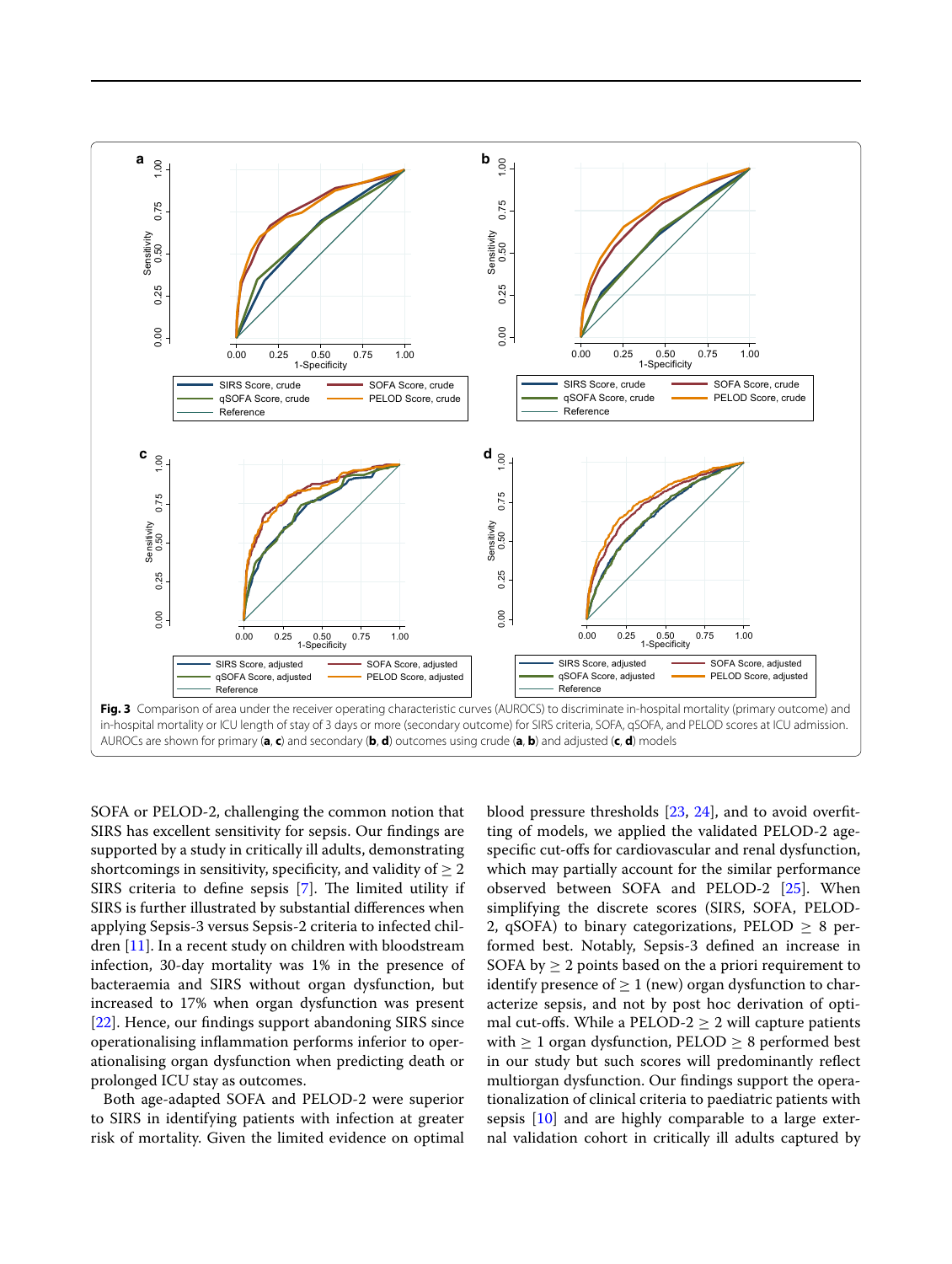the same database [\[8\]](#page-8-6). Leclerc and colleagues assessed PELOD-2 in 862 children with infection recruited in the original PELOD cohort and reported a high in-sample performance [\[23](#page-8-22)]. Our fndings are further supported by a recent single centre PICU study including patients up to 21 years which tested a paediatric SOFA adaptation [[26](#page-9-1)] based on the same PELOD-2 cut-ofs for arterial hypotension and renal dysfunction but applying a more granular score increase, resulting in excellent performance. In contrast to the paper by Matics et al. [[26](#page-9-1)] which did not report on SIRS or severe sepsis, we analyzed multicentre data of patients  $<$  18 years, using mortality as the primary and mortality and/or PICU length of stay  $\geq 3$  days as the composite secondary outcome, and applied crude and adjusted analyses using similar methodology to adult Sepsis-3 validation cohorts [\[8](#page-8-6)].

qSOFA has been proposed as a screening tool in adults with infection, prompting assessment for evidence of organ dysfunction on hospital floors or in the ED [\[10](#page-8-8)]. In our study, the performance of our adapted qSOFA score to identify children who subsequently died or had prolonged length of stay was only moderate, which potentially could refect the use of ventilation, sedation, and inotropes in ICU, altering respiratory rate, blood pressure, and GCS. In comparison, other PICU sepsis scores and paediatric Early Warning Tools have reported AUROCs of > 0.80 [[12](#page-8-10), [27\]](#page-9-2). Specifc features of paediatric sepsis and septic shock [\[28](#page-9-3)], such as late development of arterial hypotension and a higher proportion of fulminant presentations [\[12,](#page-8-10) [22](#page-8-21), [29,](#page-9-4) [30](#page-9-5)], warrant improved rapid identifcation of infected paediatric patients with organ dysfunction [[30\]](#page-9-5) across emergency department, hospital ward, and ICU settings. Given the high proportion of patients with organ dysfunction (74% with SOFA  $\geq$  2) in our cohort, future studies are needed to test the discriminatory performance in cohorts of lower average acuity.

The key strengths of this study relate to the application of stringent data-driven validation procedures to allow comparison of the prognostic accuracy of SIRS, severe sepsis, SOFA, PELOD-2 and qSOFA. Moreover, given the limitations of using mortality as an outcome, analyses included the composite outcome of mortality or ICU length of stay of 3 days or longer, aligned with adult Sepsis-3 studies [\[8,](#page-8-6) [13](#page-8-12)]. We deliberately did not restrict the study to admissions coded as sepsis but instead included all children admitted to ICUs with suspected and confrmed infection. Diagnoses were based on assessment by trained ICU specialists and not administrative coding.

Our study carries several limitations. First, it is based on a binational prospective dataset of adult and mixed adult-paediatric ICUs, whereas the main PICUs contribute to a diferent registry, which may have led to selection bias. In contrast to the paediatric ANZPIC registry, the ANZICS APD has been prospectively collecting data on SIRS, APACHE and SOFA score in patients admitted to the contributing units which ensured consistent practices of organ dysfunction assessment and data monitoring. Due to the high centralization of PICU services in Australia and New Zealand, it is common for critically ill children outside large metropolitan areas to be admitted to mixed ICUs. In the present study, 149 (5.8%) children required secondary interhospital transfer to a PICU, all of which were tracked to capture the primary and secondary outcome. Second, capturing the worst parameters within the frst 24 h of ICU admission may not capture peak disease severity, resulting in lower performance of the scores [[26\]](#page-9-1). However, prediction requires early assessment by defnition and the passage of time is associated with competing risk bias due to death or discharge from ICU. In a recent study on a diferent cohort of septic children admitted to specialized PICUs we have demonstrated that a small set of clinical variables available within the frst hour of PICU admission allows to establish robust severity stratification for paediatric sepsis mortality [\[12](#page-8-10)]. Third, although data collection for this binational ICU registry had been monitored using regular quality controls and mandatory audits, data had not been primarily captured for sepsis studies. Fourth, the SOFA score was modifed as detailed information on vasopressor type and dose was not consistently available. Finally, two items of the PELOD score, including pupil size and serum lactate levels, were not available in the database, which may have reduced the performance of PELOD. Several studies have identifed lactate as one of the best predictors of paediatric sepsis severity  $[12, 31, 32]$  $[12, 31, 32]$  $[12, 31, 32]$  $[12, 31, 32]$  $[12, 31, 32]$ .

In conclusion, the two SIRS variables based sepsis criteria had poor specifcity and diagnostic performance to discriminate children with infection at substantially higher mortality risk. In contrast, SOFA and PELOD-2 had signifcantly greater prognostic accuracy for in-hospital mortality. Our fndings indicate that age-specifc translation of Sepsis-3 defnitions to critically ill children using validated measures of organ dysfunction should be considered in the next revision of paediatric sepsis defnitions. In contrast, the performance of qSOFA to identify patients with organ dysfunction at risk for worse outcomes was poor, and may not be of sufficient clinical value to be recommended as a screening tool for paediatric age groups within the ICU.

#### **Electronic supplementary material**

The online version of this article ([https://doi.org/10.1007/s00134-017-5021-8\)](https://doi.org/10.1007/s00134-017-5021-8) contains supplementary material, which is available to authorized users.

#### **Abbreviations**

PICU: Paediatric intensive care unit; OR: Odds ratio; SSC: Surviving Sepsis Campaign; PELOD: Paediatric logistic organ dysfunction; SIRS: Systemic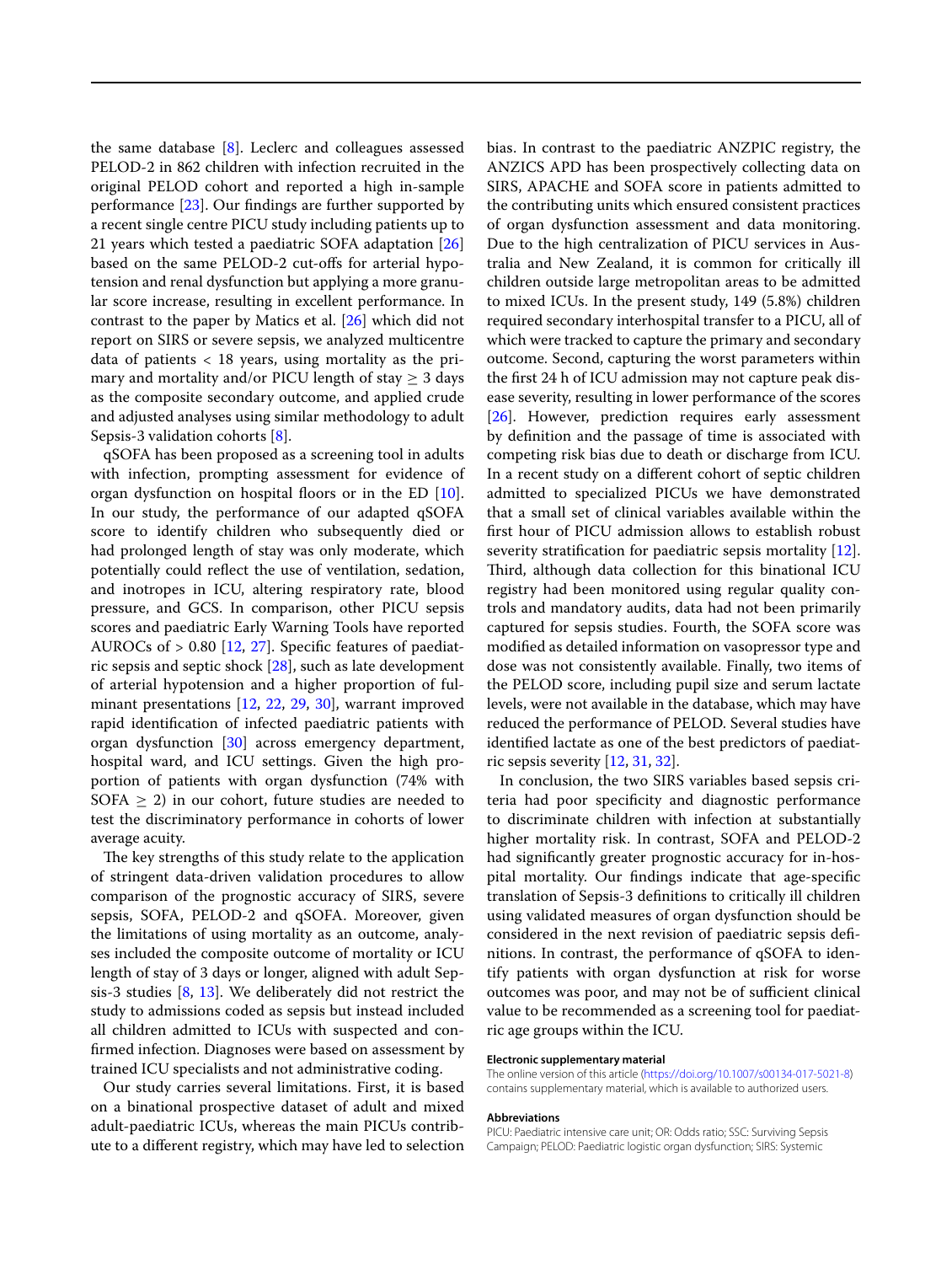infammatory response syndrome; SOFA: Sequential (Sepsis-related) Organ Failure Assessment; qSOFA: Quick Sequential (Sepsis-related) Organ Failure Assessment.

#### **Author details**

Faculty of Medicine, The University of Queensland, Brisbane, Australia. <sup>2</sup> Paediatric Critical Care Research Group, Mater Research Institute, The University of Queensland, Brisbane, Australia. <sup>3</sup> Paediatric Intensive Care Unit, Lady Cilento Children's Hospital, Children's Health Queensland, Brisbane, Australia. <sup>4</sup> Department of Pediatrics, Bern University Hospital, Inselspital, University of Bern, Bern, Switzerland. <sup>5</sup> University of Melbourne, Melbourne, Australia.  $6$  Intensive Care, Austin Health, Melbourne, Australia. <sup>7</sup> Cardiothoracic Intensive Care Unit, National University Health System, Singapore, Singapore. 8 Paediatric Intensive Care Unit, The Royal Children's Hospital, Melbourne, Australia. <sup>9</sup> The Australian and New Zealand Intensive Care Society (ANZICS) Centre for Outcome and Resource Evaluation (CORE), ANZICS House, Levers Terrace, Carlton South, Melbourne, Australia. <sup>10</sup> Australian and New Zealand Intensive Care Research Centre, School of Public Health and Preventive Medicine, Monash University, Melbourne, VIC, Australia. 11 Department of Intensive Care, The Alfred Hospital, Commercial Road, Prahran, VIC, Australia.

#### **Acknowledgements**

The authors would like to thank the medical and nursing teams in the ICUs contributing to the database, and the data teams performing monitoring and validation.

#### **Compliance with ethical standards**

#### **Funding source**

This work was supported by a Clinical Research Seeding Grant from Mater Research Institute—The University of Queensland, and by a grant from the Norva Dahlia Foundation, Australia. The study was supported by the Australian and New Zealand Intensive Care Research Centre, which is supported by an enabling Grant (0606978) from the Australian National Health and Medical Research Council. The funding source had no involvement in study design, analyses, nor interpretation of the results.

#### **Conflicts of interest**

None of the authors have declared a confict of interest.

#### **Open Access**

This article is distributed under the terms of the Creative Commons Attribution-NonCommercial 4.0 International License (http://creativecommons.org/ licenses/by-nc/4.0/), which permits any noncommercial use, distribution, and reproduction in any medium, provided you give appropriate credit to the original author(s) and the source, provide a link to the Creative Commons license, and indicate if changes were made.

# Received: 18 September 2017 Accepted: 6 December 2017

#### **References**

- <span id="page-8-0"></span>1. Weiss SL, Fitzgerald JC, Pappachan J, Wheeler D, Jaramillo-Bustamante JC, Salloo A, Singhi SC, Erickson S, Roy JA, Bush JL, Nadkarni VM, Thomas NJ, Sepsis Prevalence O, Therapies Study I, Pediatric Acute Lung I, Sepsis Investigators N (2015) Global epidemiology of pediatric severe sepsis: the sepsis prevalence, outcomes, and therapies study. Am J Respir Crit Care Med 191:1147–1157
- <span id="page-8-11"></span>2. Schlapbach LJ, Straney L, Alexander J, MacLaren G, Festa M, Schibler A, Slater A, Group APS (2015) Mortality related to invasive infections, sepsis, and septic shock in critically ill children in Australia and New Zealand, 2002–13: a multicentre retrospective cohort study. Lancet Infect Dis 15:46–54
- <span id="page-8-1"></span>3. Hartman ME, Linde-Zwirble WT, Angus DC, Watson RS (2013) Trends in the epidemiology of pediatric severe sepsis. Pediatr Crit Care Med 14:686–693
- <span id="page-8-2"></span>Angus DC (2016) Opening the debate on the new sepsis definition defining sepsis: a case of bounded rationality and fuzzy thinking? Am J Respir Crit Care Med 194:14–15
- <span id="page-8-3"></span>5. Carcillo JA, Fields AI, American College of Critical Care Medicine Task Force Committee M (2002) Clinical practice parameters for hemodynamic support of pediatric and neonatal patients in septic shock. Crit Care Med 30:1365–1378
- <span id="page-8-4"></span>6. Goldstein B, Giroir B, Randolph A (2005) International pediatric sepsis consensus conference: defnitions for sepsis and organ dysfunction in pediatrics. Pediatr Crit Care Med 6:2–8
- <span id="page-8-5"></span>7. Kaukonen KM, Bailey M, Pilcher D, Cooper DJ, Bellomo R (2015) Systemic infammatory response syndrome criteria in defning severe sepsis. N Engl J Med 372:1629–1638
- <span id="page-8-6"></span>8. Raith EP, Udy AA, Bailey M, McGloughlin S, MacIsaac C, Bellomo R, Pilcher DV, Australian, New Zealand Intensive Care Society Centre for O, Resource E (2017) Prognostic accuracy of the SOFA score, SIRS criteria, and qSOFA score for in-hospital mortality among adults with suspected infection admitted to the intensive care unit. JAMA 317:290–300
- <span id="page-8-7"></span>Schlapbach LJ, Straney L, Gelbart B, Alexander J, Franklin D, Beca J, Whitty JA, Ganu S, Wilkins B, Slater A, Croston E, Erickson S, Schibler A, Australian, New Zealand Intensive Care Society Centre for O, Resource E, the A, New Zealand Intensive Care Society Paediatric Study G, (2017) Burden of disease and change in practice in critically ill infants with bronchiolitis. Eur Respir J 49(6). [http:doi.org/10.1183/13993003.01648-2016](https://doi.org/10.1183/13993003.01648-2016)
- <span id="page-8-8"></span>10. Singer M, Deutschman CS, Seymour CW, Shankar-Hari M, Annane D, Bauer M, Bellomo R, Bernard GR, Chiche JD, Coopersmith CM, Hotchkiss RS, Levy MM, Marshall JC, Martin GS, Opal SM, Rubenfeld GD, van der Poll T, Vincent JL, Angus DC (2016) The third international consensus defnitions for sepsis and septic shock (Sepsis-3). JAMA 315:801–810
- <span id="page-8-9"></span>11. Schlapbach LJ (2017) Time for Sepsis-3 in children? Pediatr Crit Care Med 18:805–806
- <span id="page-8-10"></span>12. Schlapbach LJ, Kisson N (2018) Pediatric sepsis defnitions - an urgent need for change. JAMA Pediatrics **(in press)**
- <span id="page-8-12"></span>13. Schlapbach LJ, MacLaren G, Festa M, Alexander J, Erickson S, Beca J, Slater A, Schibler A, Pilcher D, Millar J, Straney L, Australian, New Zealand Intensive Care Society Centre for O, Resource E, Australian, New Zealand Intensive Care Society Paediatric Study G (2017) Prediction of pediatric sepsis mortality within 1 h of intensive care admission. Intensive Care Med 43:1085–1096
- <span id="page-8-13"></span>14. Seymour CW, Liu VX, Iwashyna TJ, Brunkhorst FM, Rea TD, Scherag A, Rubenfeld G, Kahn JM, Shankar-Hari M, Singer M, Deutschman CS, Escobar GJ, Angus DC (2016) Assessment of clinical criteria for sepsis: for the third international consensus defnitions for sepsis and septic shock (Sepsis-3). JAMA 315:762–774
- <span id="page-8-14"></span>15. Gebara BM (2005) Values for systolic blood pressure. Pediatr Crit Care Med 6:500 **(author reply 500–501)**
- <span id="page-8-15"></span>16. Leteurtre S, Duhamel A, Salleron J, Grandbastien B, Lacroix J, Leclerc F, Groupe Francophone de Reanimation et d'Urgences P (2013) PELOD-2: an update of the PEdiatric logistic organ dysfunction score. Crit Care Med 41:1761–1773
- <span id="page-8-16"></span>17. Haque IU, Zaritsky AL (2007) Analysis of the evidence for the lower limit of systolic and mean arterial pressure in children. Pediatr Crit Care Med 8:138–144
- <span id="page-8-17"></span>18. Singer M (2016) The new sepsis consensus defnitions (Sepsis-3): the good, the not-so-bad, and the actually-quite-pretty. Intensive Care Med 42:2027–2029
- <span id="page-8-18"></span>19. Vincent JL, Mira JP, Antonelli M (2016) Sepsis: older and newer concepts. Lancet Respir Med 4:237–240
- <span id="page-8-19"></span>20. Vincent JL, Opal SM, Marshall JC, Tracey KJ (2013) Sepsis defnitions: time for change. Lancet 381:774–775
- <span id="page-8-20"></span>21. Scott HF, Deakyne SJ, Woods JM, Bajaj L (2015) The prevalence and diagnostic utility of systemic infammatory response syndrome vital signs in a pediatric emergency department. Acad Emerg Med 22:381–389
- <span id="page-8-21"></span>22. Agyeman PKA, Schlapbach LJ, Giannoni E, Stocker M, Posfay-Barbe KM, Heininger U, Schindler M, Korten I, Konetzny G, Niederer-Loher A, Kahlert CR, Donas A, Leone A, Hasters P, Relly C, Baer W, Kuehni CE, Aebi C, Berger C (2017) Epidemiology of blood culture-proven bacterial sepsis in children in Switzerland: a population-based cohort study. Lancet Child Adolesc Health 1:124–133
- <span id="page-8-22"></span>23. Marlais M, Lyttle MD, Inwald D (2017) Ten concerns about blood pressure measurement and targets in paediatric sepsis. Intensive Care Med 43:433–435
- <span id="page-8-23"></span>24. Ray S, Rogers L, Noren DP, Dhar R, Nadel S, Peters MJ, Inwald DP (2017) Risk of over-diagnosis of hypotension in children: a comparative analysis